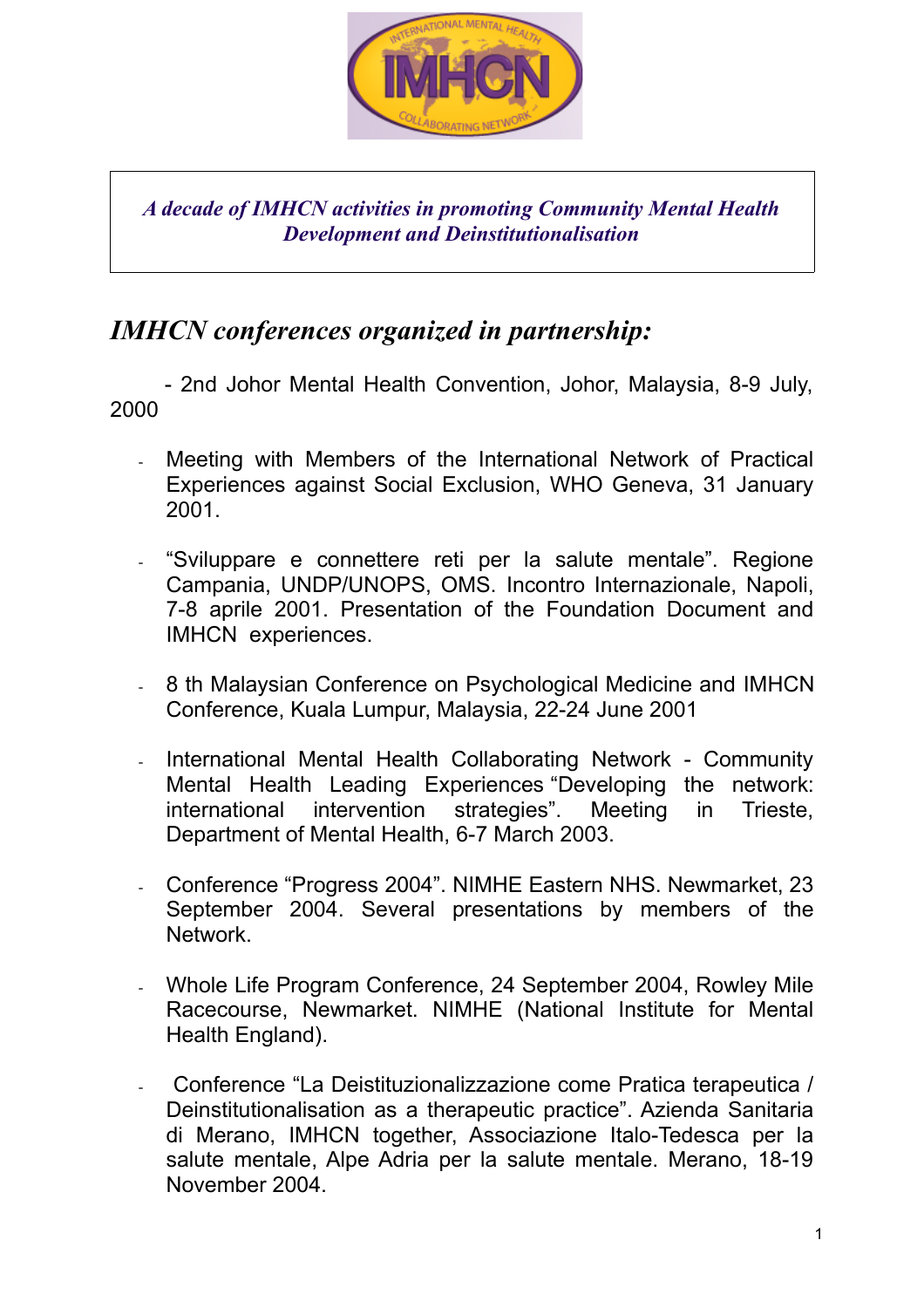- WHO European Ministerial Conference on Mental Health "Facing the Challenges, Building Solutions". Helsinki, Finland, 12–15 January 2005. Several IMHCN Members gave lectures (Trieste, Lille, Birmingham, Asturias, Cavan-Monaghan…)
- Conference "Whole life-Whole Systems approach". The NIMHE Development Centre for the South West, NHS, 21 April 2005. Weston Super Mare, UK. With IMHCN Members
- Conference "Epistemology of working with people without an institution. Can Psychiatry, Social Work and Nursing be Sciences?". International Mental Heath Collaborative Network, Alpe Adria Association for Promotion of Mental Health, Social Care Home Hrastovec, University of Ljubljana, Faculty of Social Work. Hrastovec, Slovenija, 11-13 May 2005.
- International Community Mental Health: Science, Practice and Evidence. Health Service Executive, Ireland and IMHCN. Monaghan, Ireland, 21 October 2005.
- IMHCN, European Iniziatiative "Leonardo II". Conference in Athens, 20-21 March 2006.
- Conference "Citizenship and recovery". Newquay, 21 April 2006, Cornwall Mental Health NHS Trust, UK
- International Mental Health Collaborating Network: International NGO Creation. Lille, France, 28 September 2006.
- Conference "La Salute Mentale in una prospettiva internazionale". Cagliari, 20 December 2006.
- "Stigma! Vaincre les discriminations en santé mentale" Troisième rencontre internationales du Centre Collaborateur de l'Organisation Mondiale de la Santé pour la Recherche et la Formation en Santé Mentale CCOMS, Lille, France. Nice, 12-15 June 2007.
- "From Here to Recovery Transforming the Journey" Conference. Center for Mental Health Recovery, University of Hertfordshire, Hertfordshire Partnership NHS Trust. 18th, 19th September 2007.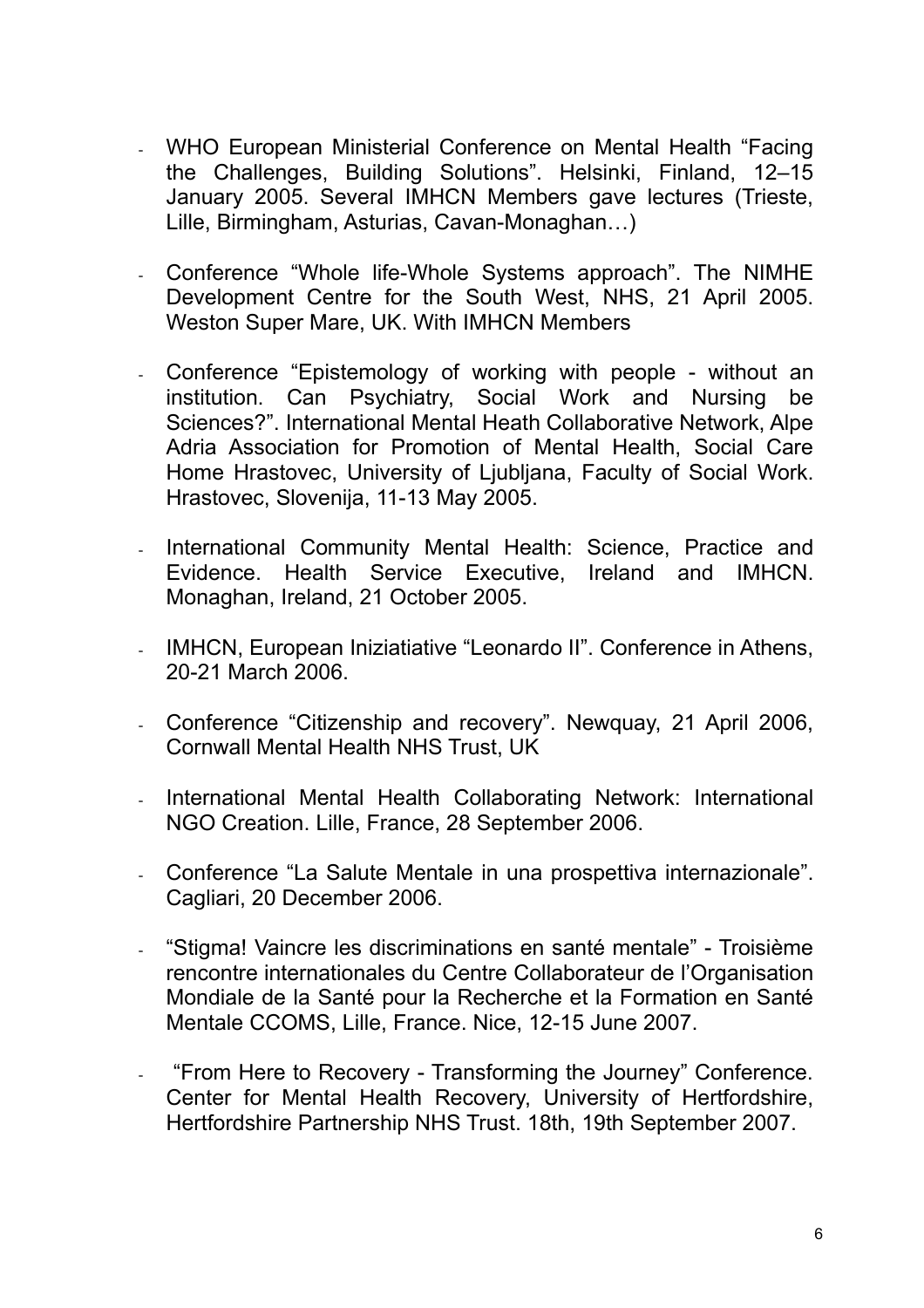- Inner City Mental Health: the ultimate challenge. "Rights, citizenship, social Inclusion: do they matter?". 10-11 April 2008, St Vincent's Hospital, Sydney, Australia. Presentation of the IMHCN activity.
- "A Whole System Approach to Recovery and Social Inclusion". International Mental Health Collaborating Network, Devon Partnership NHS Trust, 19 September 2008. Keynote speaker: A Community Mental Health System Promoting Recovery.
- "Community care in Mental Health : Lille eastern suburbs experience". International Conference: Deinstitutionalisation and community based care in mental health. Federal Public Service Health and Environment. Bruxelles, Belgium, November 24 2008
- "Acute Care in the community Improving the pathway, expanding the options & promoting recovery". Hertfordshire Partnership NHS Trust, Stevenage (UK), 30 March 2009.
- Whole Life in Action. IMHCN and Cornwall Partnership NHS Trust, Eden Project, Cornwall,UK, April 2009
- "Service solutions to enable recovery: good practice services in Europe". International Mental Health Collaborating Network, Hertfordshire Partnership NHS Trust & the Centre for Mental Heath Recovery, University Hertfordshire,UK 6 June 2009.
- "Network of Modern MH services Route to the community". Psychiatric Hospital of Attica, Hellenic Democracy Ministry of Health and Social Solidarity, Greece, 26 June 2009.
- Une psychiatrie sans hôpital une utopie féconde. Congrès International : Psychiatrie Communautaire et Réseaux, Genève, Suisse, 04 Septembre 2009
- "Good Practice in Mental Health Services. Community Responsibility: Partnership towards Integration". International Mental Health Collaborating Network, Lyngby, Denmark, 1-2 October 2009.
- IMHCN Twinning Convention Collaboration. "Acute and Crisis Learning Set", Workshop, Exeter, Devon (GB), 19 January 2010.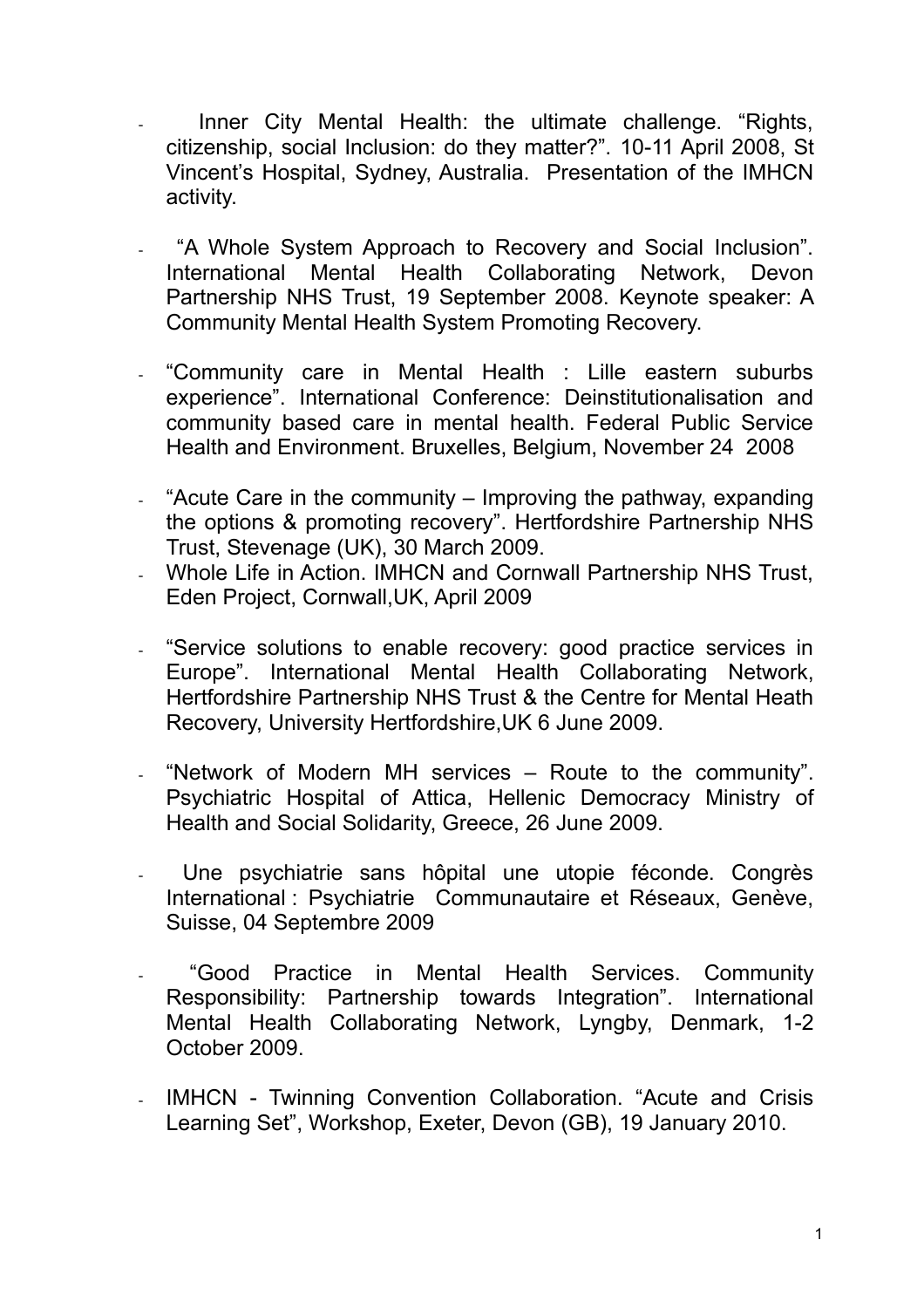- International Conference "Trieste 2010: What is 'Mental Health'? For a Global Network of Community Health". ASS n. 1 Triestina, IMHCN and other organisations, Trieste, 9-13 February 2010.
- IMHCN Board Meeting, Trieste, 12 February 2010 ? other section
- "New Horizons a shared (local and International) vision for Plymouth". Conference, Plymouth Mental Health Trust, 25-26 March 2010.
- "I percorsi di cura e di inclusione sociale della salute mentale nella regione Friuli Venezia Giulia", Regione FVG / ARS / CEFORMED, 30 marzo 2010. Presentation on International Mental Health Collaborating Network".
- "Global Mental Health: developing values driven services and evidence based practice" , International Conference, under patronage of Ministry of Health, Republic of Serbia, Belgrade, 20- 22 May 2010.
- "Deinstitutionalisation in Psychiatry as a possible resource", Romanian-Italian Symposium, University of Medicine and Farmacy "Carol Davila", Bucharest, 25-26 November 2010.
- International Meeting "Beyond the walls: the transition from hospital to community based care. Deinstitutionalisation and International Cooperation in Mental Health", Trieste, 13-16 April 2011. WHO CC Trieste, IMHCN
- "A whole system approach for innovating practices development in community mental health: international experiences" European Congress: Innovating practices in mental health, May 19<sup>th</sup> 2011. Nancy, France
- Conference "Recovery, restoring, cure: concepts and applications", 31 August 2011, Lille, France
- International Mental Health Collaborating Network, Cornwall Partnership NHS Foundation Trust: "Recovery into Practice for and by Psychiatrists", workshop, 30 September 2011, Cornwall, UK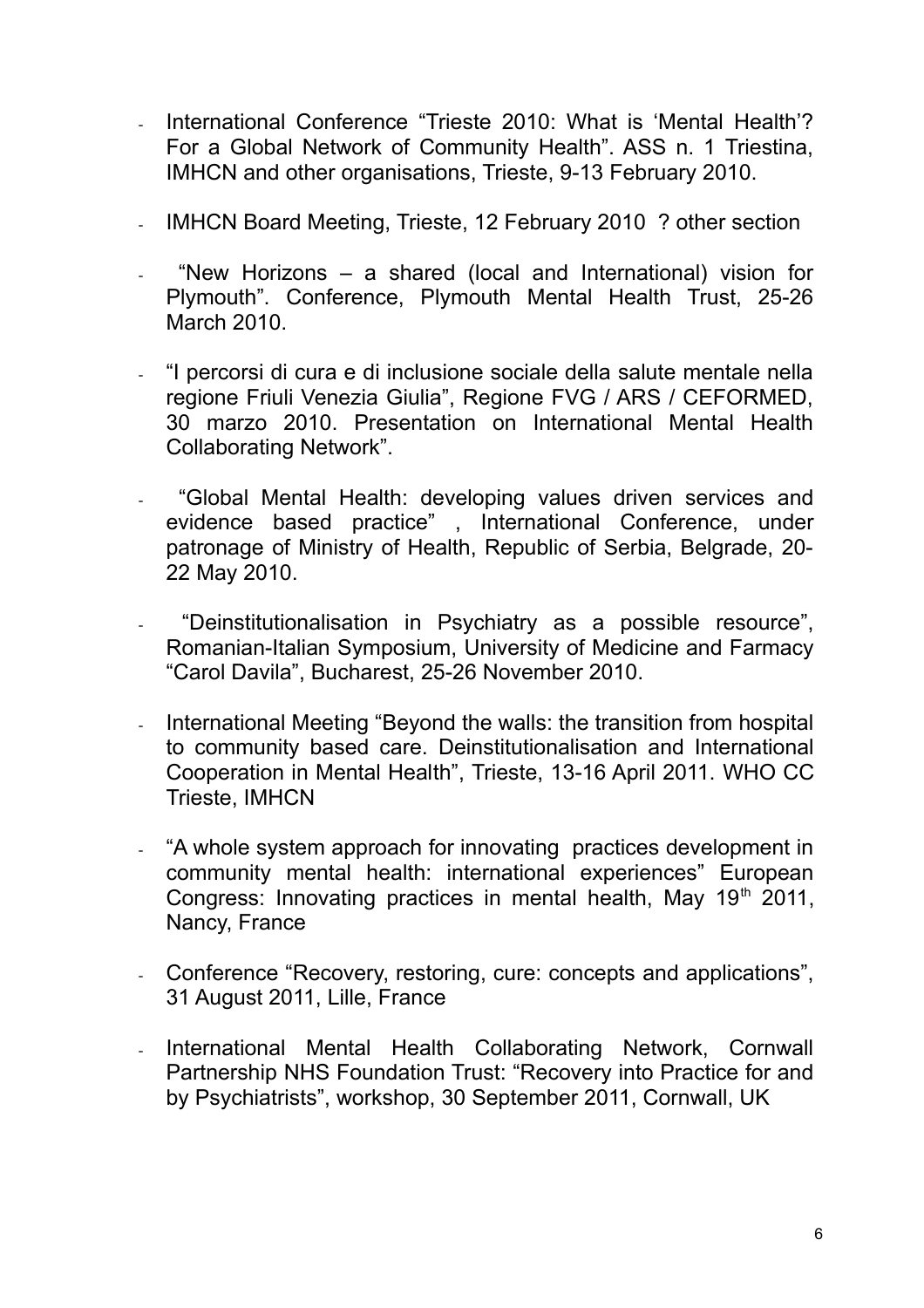- Conference "Models of community based psychiatric care", SOCOLA Hospital, 3-6 November 2011, Iasi, Romania. Organised with the **IMHCN**
- Conference "Mental Health Crisis A time for opportunity and change", Acute and Crisis Mental heath Services, Lyngby-Taarbaek Municipality, Copenhagen, 14 November 2011
- IMHCN Conference "Recovery into practice for professionals". Plymouth NHS Trust, 26 March 2012
- 1st International Acute Care Conference, 15-6 May 2012, Glyndwr University, Wrexham, Wales. Organised with the IMHCN.
- "Building Bridges", Inner City Health Symposium and Workshop, Sydney, Australia, 30-31 August 2012
- INTERVOICE Conference, 19th, 20th & 21st September 2012, Cardiff, Wales
- IMHCN/ICRA International Conference"Recovery into Practice: A Whole Life-Whole Systems Approach", National Botanic Garden of Wales, Carmarthen,20-21 June 2013

### *Other conferences:*

- International conference Implementing the NSF for Mental Health: "Getting it right - developing effective community mental health services in the UK and abroad". Network services, London, 1 febbraio 2001.
- Seminar Trieste / Connecticut at Department of Psychiatry, Yale University Medical School, New Haven e al Connecticut Department of Mental Health and Addiction Services, Hartford, 4-7 July 2001.
- "Nuevos tiempos, viejos problemas", Primeras Jornadas Interautonòmicas del Norte, Gijòn, Asturias, Spagna. 19-20 ottobre 2001. Associaciòn Asturiana de Neuropsiquiatria y Salud Mental (A.E.N.).
- Conferenza "Developing crisis resolution and home treatment services", Bristol, 29 November 2001. The Sainsbury Centre for Mental Health.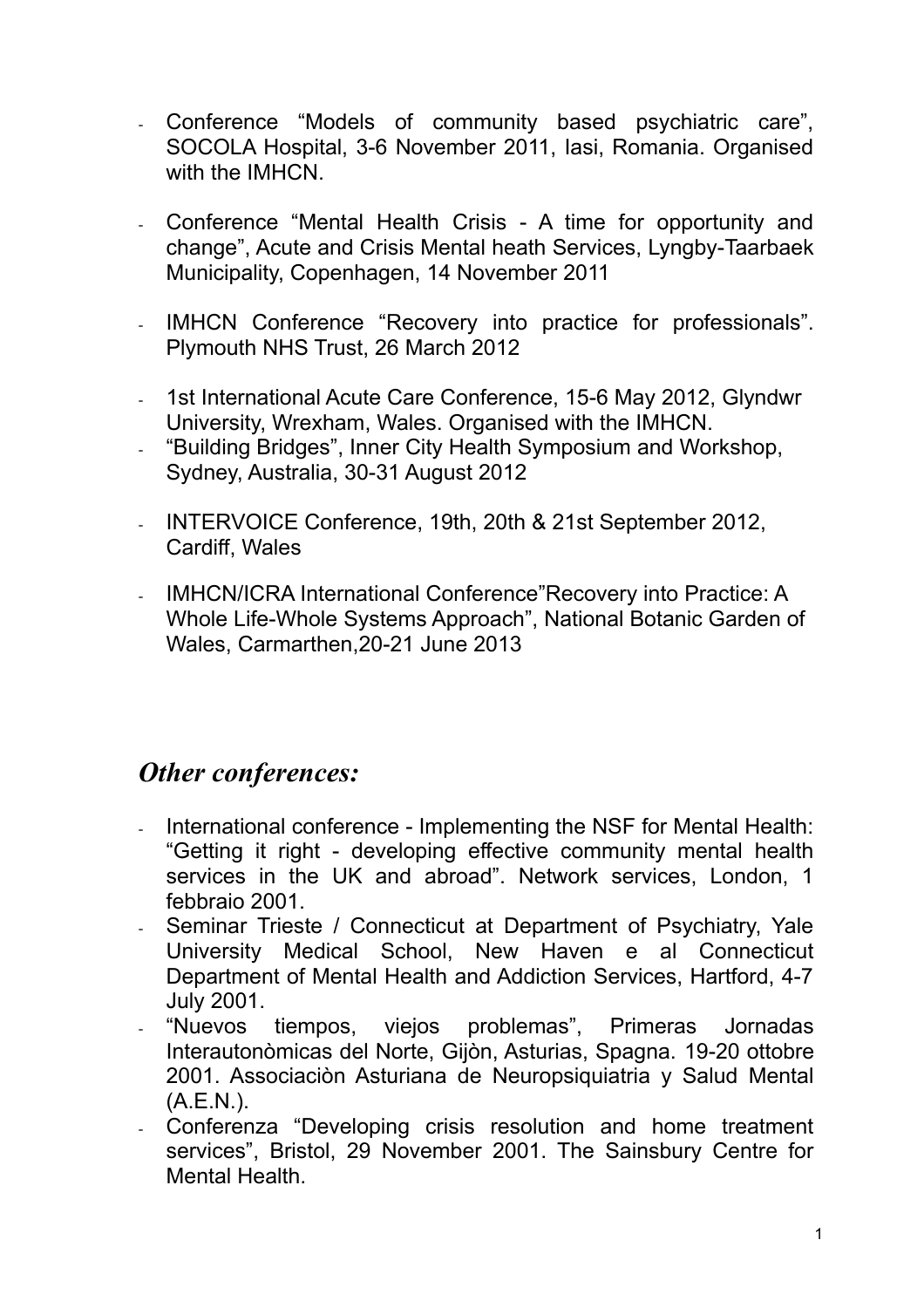- Conference "People in Crisis- Integrate acute and crisis services". Senate House, London, 2 editions: 26 March, 17 June 2002.
- Presentation to senior clinical staff & future development of the International Mental Health Network of Community Leading Experiences. Northern Birmingham Mental Health MHS Trust, 24 March 2002.
- crisi: strutture e programmi. Benevento, 14 febbraio 2003. Lezione magistrale, con S. Sashidharan.
- Conference "Sizing up service developments- Research Findings from Camden and Islington". London, 27-28 February 2003. The Trieste model.
- International Research Network on Recovery. Trieste Meeting, 11- 12 April 2003, with Larry Davidson, New Haven; Marit Borg, Oslo; Alain Topor, Stockholm ; Izabel Marin, Trieste.
- Seminar "Experiences from Trieste and Connecticut". Norway's Directorate for Health and Social Affairs together with the National Department for Health and Care Services. Oslo, 5 October 2004. Relatore con L. Davidson, Yale University.
- Seminar "A home a job a life; even if you have mental health problems" con L. Davidson, Yale University. Oslo, Forum for mental health, open meeting, 4 October 2004.
- Convegno "Images et realite de la santé mentale en France". Deuxième Rencontres Internationales du Centre Collaborateur de l'OMS pur la Recherche et la Formation en Santé Mentale, Lille, 24-27 ottobre 2004. Relatore.
- Meeting of the WHO Collaborating Centers in Lille, Francia. 29 30 October 2004
- Crisis Resolution and Home Treatment Conference. Leeds, The Sainsbury Centre for Mental Health, 11 March 2005. The experience in Trieste.
- 8th International Conference on Philosophy, Psychiatry, and Psychology "New Philosophies for Community Psychiatry: recovery oriented, evidence based, and beyond". Yale University, New Haven, Connecticut, USA, 16-18 October 2005.
- 10-14 September 2007, UCSF University of California San Francisco, Department of Psychiatry School of Medicine, San Francisco General Hospital. Observation, consultation with colleagues, participation in seminars and conferences, attendance and lectures. Trieste staff.
- "Madness in the streets A reflection on Franco Basaglia's vision after 30 years of practice in Trieste". A colloquium with dr. R. Mezzina, 13 settembre, UC Berkeley, Department of Italian Studies, Istituto Italiano di Cultura, San Francisco. Replica at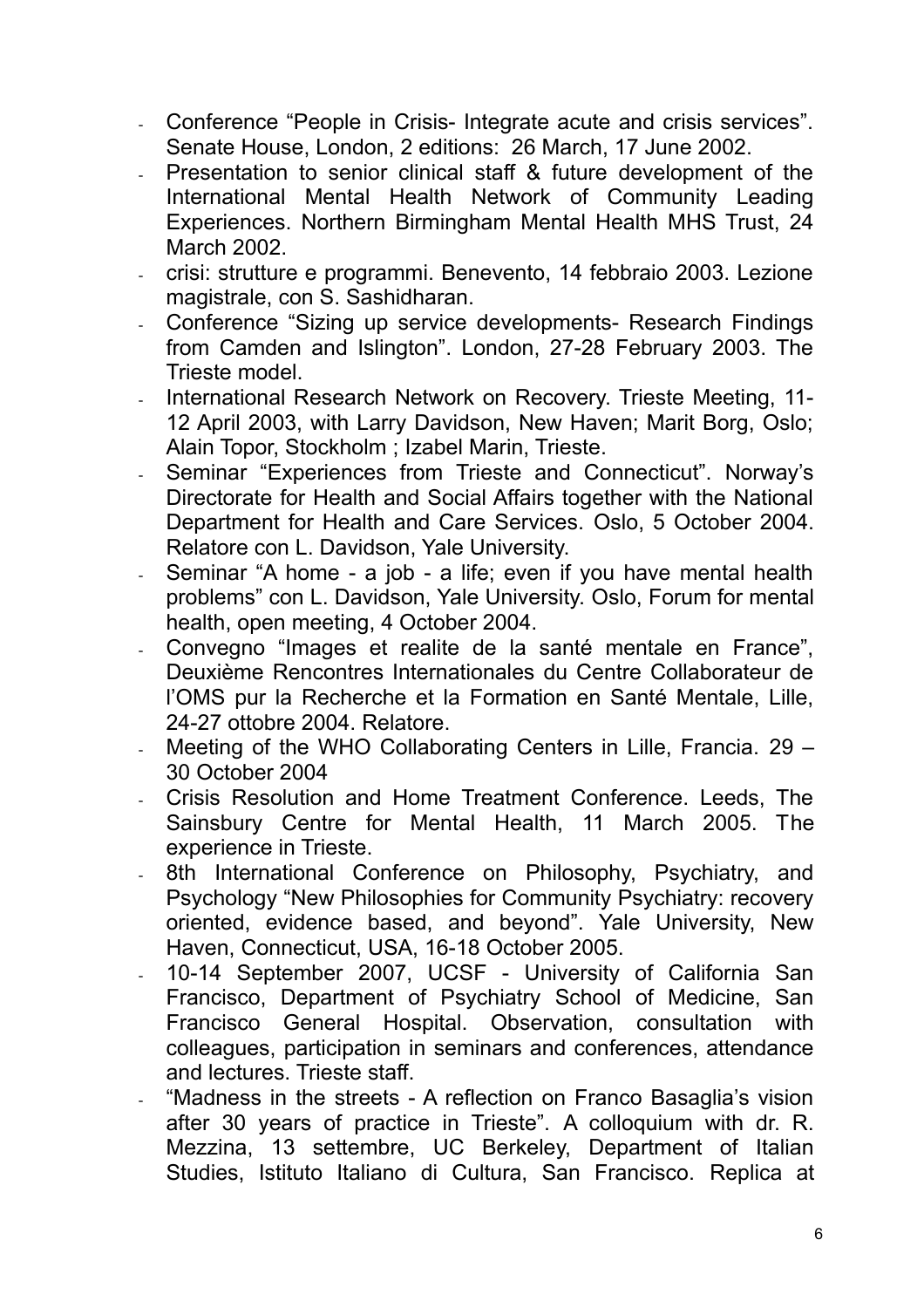Robert L. Okin, UCSF, SF General Hospital, 13 settembre 2007. Trieste Staff.

- "From Here to Recovery Transforming the Journey" Conference. Center for Mental Health Recovery, University of Hertfordshire, Hertfordshire Partnership NHS Trust. 18th, 19th September 2007.
- Conferenza "Community Mental Health Services in Trieste, Italy". Department of Human Service - Mental Health Forum. State of Victoria, Melbourne, Australia. 8 April 2008 - policy makers, people from the clinical treatment sector, people from the psychiatric disability rehabilitation and support sector ( housing, day programs), people from the mental health review board.
- UCSF and UCB San Francisco e Berkeley, 22-24 September 2009: Visit of Roberto Mezzina in the Bay Area.

## *General activities*

- IMHCN created twinning collaboration convention in 2008 between Lille, Trieste, Lyngby, Hertfordshire, Cornwall, Plymouth, Devon.
- Membership of and participation in the WHO Global Forum for Mental Health.
- Creation of ICRA (International Centre for Recovery Action in practice, education and research.
- Co partner in the development of Trieste International School 'Franca e Franco Basaglia': "Beyond the walls: dall'apertura delle porte degli ospedali psichiatrici ai servizi di salute mentale comunitari". Since 2011
- Co partner in the development of the Inter Universities Diploma (Paris, Marseille, Lille) "Mental Health in Community: from concepts to practices). Since 2011
- Development and the facilitation of the Whole Life Whole Systems Mental Health strategy for Plymouth (UK).To be further developed in Cornwall, South Wales and Sidney (Australia)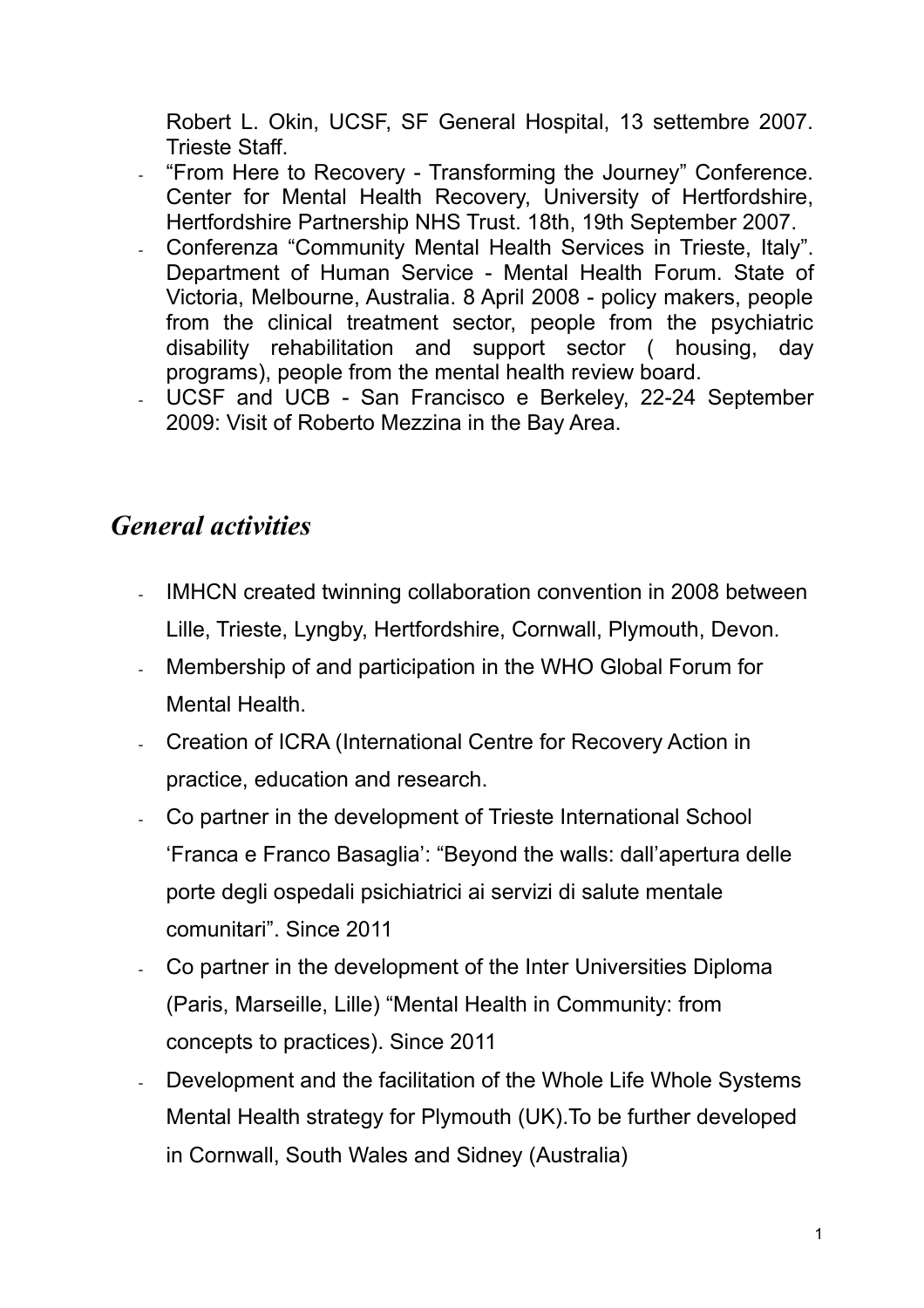- Creation of learning sets between partners on acute and crisis services, occupation and work, recovery practice for professionals
- IMHCN members act as advisors or collaborators for WHO International (e.g. WHO Mental Health Gap, WHO Users and Carers Empowerment in Mental Health, ICD-10 revision) and WHO Regional Offices, European Union, European Commission, Mental Health Public Organisations and NGOs
- IMHCN members act as advisors to the Ministries of Health in Argentina, Denmark, UK, France, Ireland, Australia, New Zealand, Kosovo, Albania, Palestine, Belgium, Turkey, Malaysia, Sardinia, Mauritania, Jordan, Brazil, Romania, Serbia
- IMHCN members act as consultants to Mental Health service organisations in different countries
- IMHCN members act as advisors to the INCENSE Project, India
- Training Courses and Visits in IMHCN member sites
- Planning and facilitation of the Trieste Summer School,

Franca and **Franco Basaglia International School, 22-27 October** 

#### **2012,Trieste**

# *Publications*

TORESINI L., MEZZINA R. and coll. Beyond the walls : Deinstitutionalisation, European best practices in Mental Health, Edition Alpha Beta, Merano, 2010

DAUMERIE N., CARIA A. « Comprehensive health and social support for people with mental health problems » Chapter V of the Background document for the thematic conference: Promoting Social Inclusion and Combating Stigma for better Mental Health and Well-being" Organised by the European Commission, Lisbon, November 2010

PELLETIER JF, DAVIDSON L, ROELANDT JL, DAUMERIE N « Citizenship and recovery for Everyone : a global model of public mental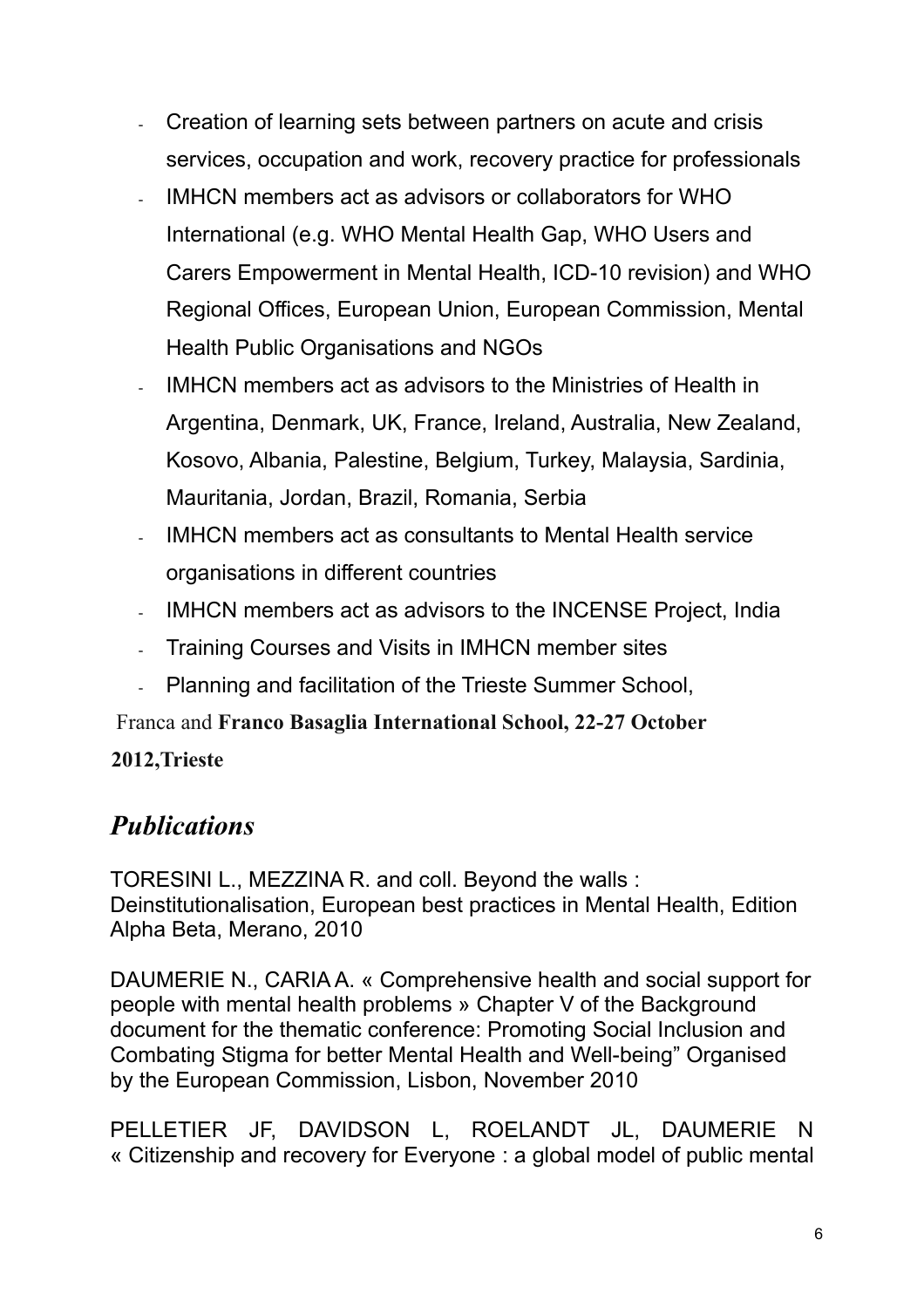health », The International Journal of Mental Health Promotion, Volume 11, Number 4, November 2009, pp. 45-53 (9)

ROELANDT J-L., DAUMERIE N., CARIA A., EYNAUD M., LAZARUS A., "Change the organisations and the practices to tackle stigma in Mental Health. International networking : sharing experiences and support", Santé Mentale, February 2007, n°115, p. 16 to 21

ROELANDT J-L., DAUMERIE N. Countribution to the Better Mental Health Care, Chapter 6. The Experience Base for Mental Health Care, THORNICROFT G., TANSELLA M. Cambridge University Press, 2007

## *IMHCN Organisation meetings*

- IMHCN Meeting, Merano, (Italy)19 November 2004.
- IMHCN Meeting. WHO European Ministerial Conference on Mental Health "Facing the Challenges, Building Solutions". Helsinki, Finland, 14 January 2005.
- International Mental Health Collaborating Network IMHCN NGO Creation, Lille, France, 28 September 2006
- IMHCN Executive Committee Meeting. Cagliari, Sardinia, 21 december 2006.
- IMHCN Board Meeting and General Assembly, Trieste, Italy, 17 may 2007.
- IMHCN General Assembly, 13 June 2007; Board Meeting, 14 June 2007, Nice, France.